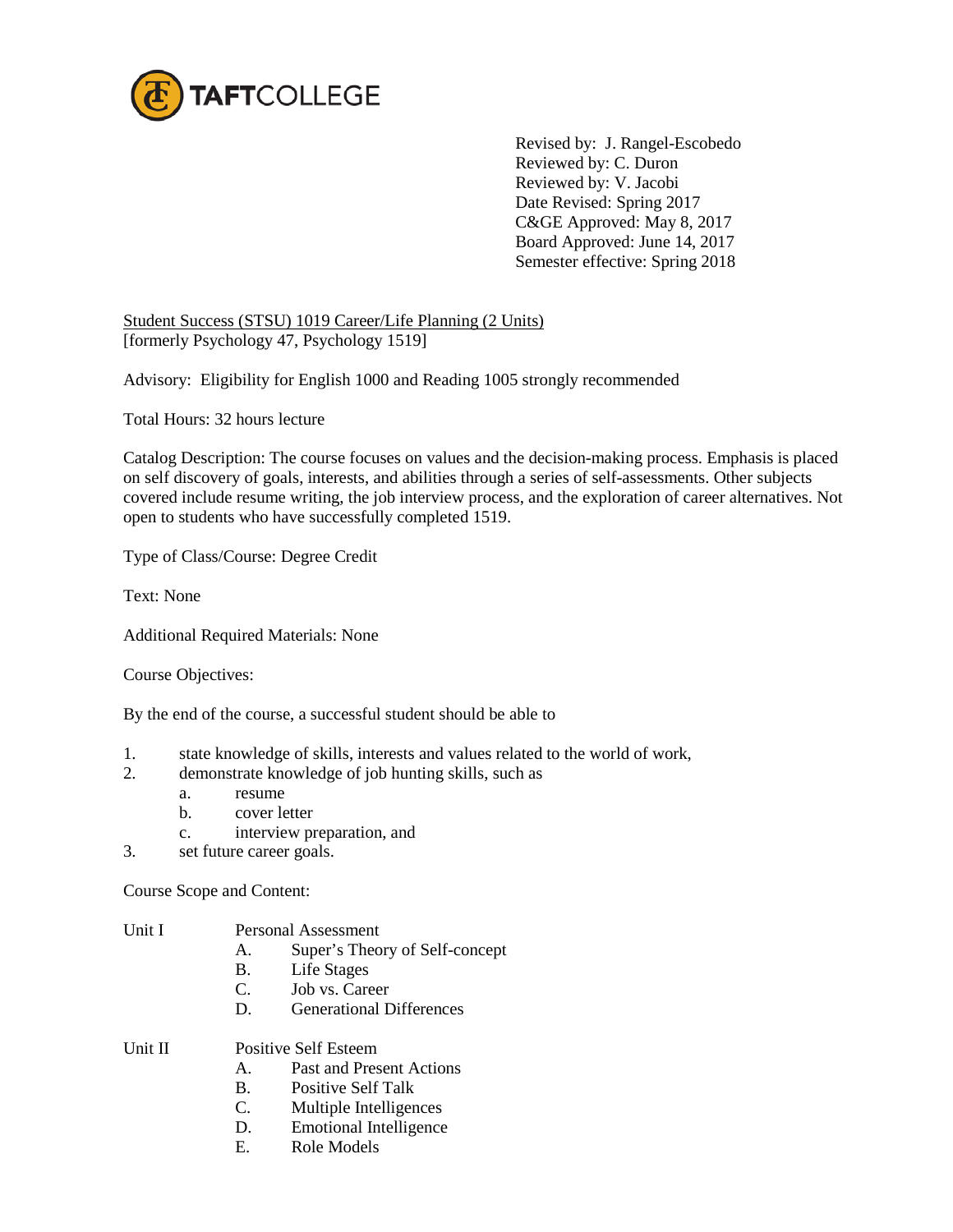

| Unit III  | Values                    |                                                              |  |  |
|-----------|---------------------------|--------------------------------------------------------------|--|--|
|           | А.                        | <b>Core Values</b>                                           |  |  |
|           | <b>B.</b>                 | <b>Needs and Motivators</b>                                  |  |  |
|           | C.                        | <b>Balance</b>                                               |  |  |
|           | D.                        | Leisure                                                      |  |  |
|           |                           |                                                              |  |  |
| Unit IV   | Personality and Interests |                                                              |  |  |
|           | A.                        | Personality Type                                             |  |  |
|           | <b>B.</b>                 | Majors                                                       |  |  |
|           | C.                        | <b>Holland Interest Environment</b>                          |  |  |
|           | D.                        | <b>Career Clusters</b>                                       |  |  |
|           | E.                        | <b>Interest Inventories</b>                                  |  |  |
| Unit V    | <b>Skills Assessments</b> |                                                              |  |  |
|           | А.                        | Accomplishments                                              |  |  |
|           | <b>B.</b>                 | <b>Skills</b>                                                |  |  |
|           | C.                        | <b>Transferable Skills</b>                                   |  |  |
|           | D.                        | Secretary's Commission on Assessing Necessary Skills (SCANS) |  |  |
|           |                           |                                                              |  |  |
| Unit VI   |                           | Societal Influences                                          |  |  |
|           | A.                        | <b>Gender Roles</b>                                          |  |  |
|           | В.                        | Equality                                                     |  |  |
|           | C.                        | Age                                                          |  |  |
|           | D.                        | Race                                                         |  |  |
|           | E.                        | Disability                                                   |  |  |
|           | F.                        | Technology                                                   |  |  |
|           | G.                        | Globalization                                                |  |  |
| Unit VII  | <b>Career Options</b>     |                                                              |  |  |
|           | A.                        | Brainstorming                                                |  |  |
|           | <b>B.</b>                 | <b>Research Options</b>                                      |  |  |
|           | $C_{\cdot}$               | Government Jobs                                              |  |  |
|           | D.                        | <b>Labor Publications</b>                                    |  |  |
|           | Ε.                        | <b>Computerized Sources</b>                                  |  |  |
|           |                           | O*Net Online<br>1.                                           |  |  |
|           |                           | 2.<br>Eureka                                                 |  |  |
|           |                           | Dictionary of Occupational Titles (DOT)<br>3.                |  |  |
|           |                           |                                                              |  |  |
| Unit VIII |                           | Develop a Life Plan                                          |  |  |
|           | А.<br><b>B.</b>           | <b>Barriers</b>                                              |  |  |
|           | C.                        | Decision making Strategies                                   |  |  |
|           |                           | <b>Goals Setting</b>                                         |  |  |
|           | D.<br>E.                  | <b>Stress Management</b>                                     |  |  |
|           |                           | <b>Financial Goals</b>                                       |  |  |
| Unit IX   | <b>Job Search Steps</b>   |                                                              |  |  |
|           | A.                        | Comprehensive Job Search Strategy                            |  |  |
|           | <b>B.</b>                 | Your Own Business                                            |  |  |
|           | C.                        | <b>Career Services</b>                                       |  |  |
|           | D.                        | Networking                                                   |  |  |
|           | Ε.                        | Informational Interview                                      |  |  |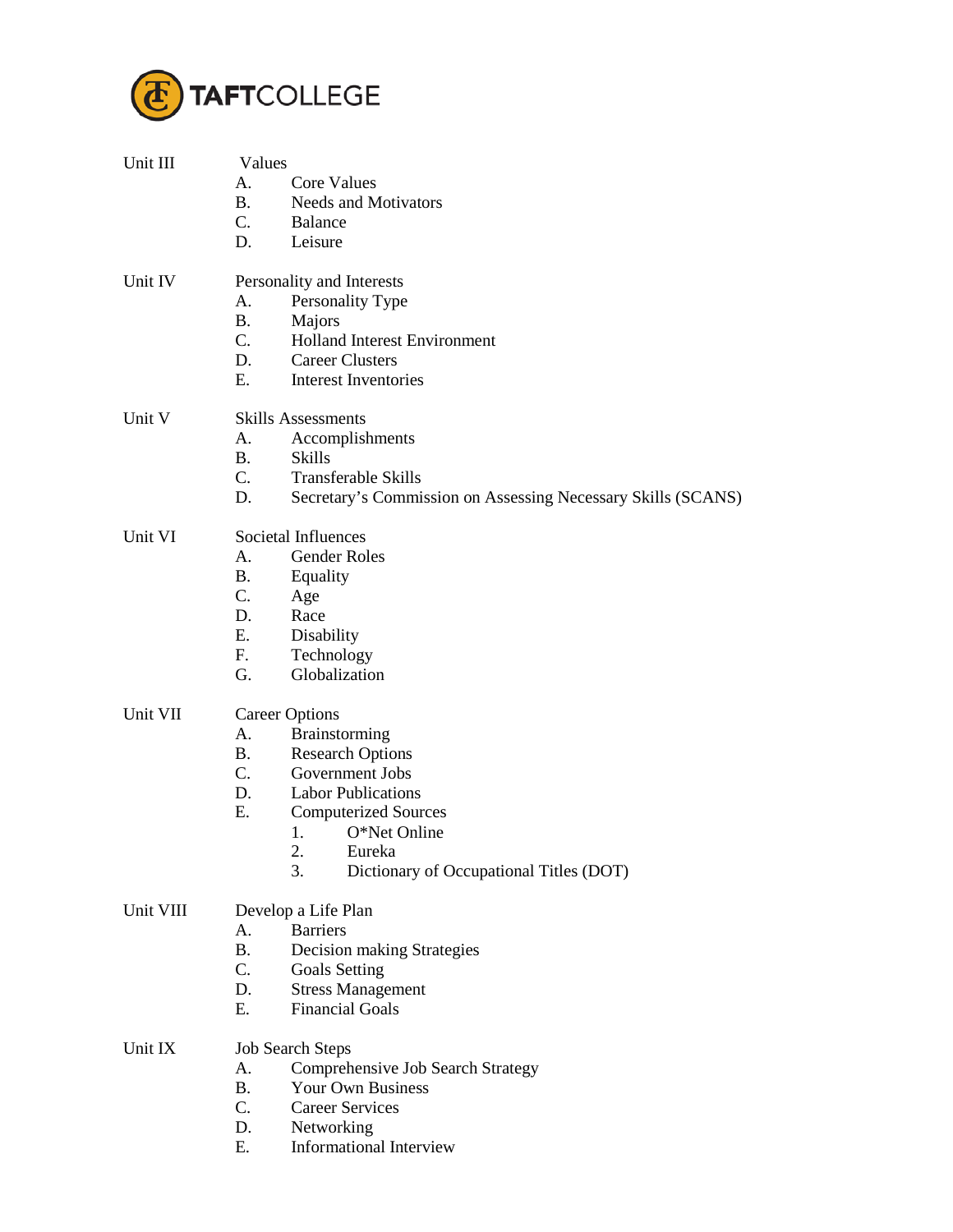

| Unit X   | <b>Resume Writing</b>       |                                                |  |
|----------|-----------------------------|------------------------------------------------|--|
|          | $A_{-}$                     | <b>Types of Resumes</b>                        |  |
|          | B.                          | <b>Portfolios</b>                              |  |
|          | C.                          | <b>Electronic Resumes</b>                      |  |
|          | D.                          | <b>Cover Letters</b>                           |  |
|          | Е.                          | <b>Thank You Notes</b>                         |  |
| Unit XI  | <b>Interview Process</b>    |                                                |  |
|          | $A_{-}$                     | Before the Interview                           |  |
|          | В.                          | <b>Practice Questions</b>                      |  |
|          | C.                          | Segments of the Interview                      |  |
|          | D.                          | <b>Illegal Questions</b>                       |  |
|          | Е.                          | <b>Factors Influencing Hiring</b>              |  |
| Unit XII | <b>Managing Your Career</b> |                                                |  |
|          | А.                          | Keeping the Job                                |  |
|          | B.                          | <b>Future Plans</b>                            |  |
|          |                             | Learning Activities Required Outside of Class: |  |

The students in this class will spend a minimum of 4 hours per week outside of the regular class time doing the following:

- 1. Answering questions
- 2. Problem solving activity or exercise
- 3. Written work
- 4. Journal<br>5. Observa
- 5. Observation of or participation in an activity related to course content

Methods of Instruction:

- 1. Lecture
- 2. Activities
- 3. Role play<br>4. Videos
- Videos

Methods of Evaluation:

- 1. Substantial writing assignments, including:
	- a. Written class exercises
	- b. term or other papers
	- c. written homework
- 2. Other examinations, including:
	- a. extensive journal entries

## Supplemental Data:

| TOP Code:                 | 493010: Guidance    |
|---------------------------|---------------------|
| <b>SAM Priority Code:</b> | E: Non-Occupational |